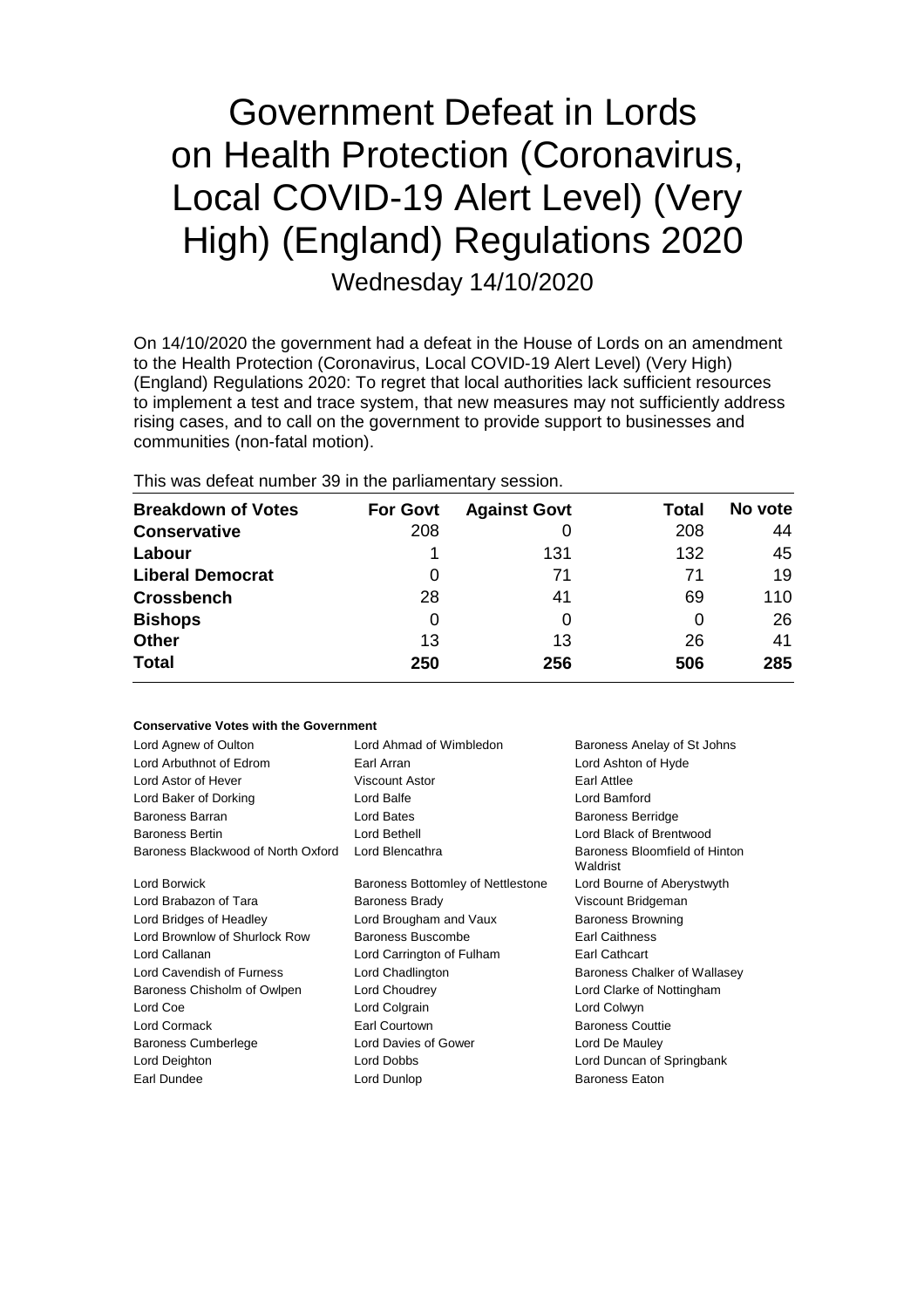Viscount Eccles **Baroness Eccles of Moulton** Lord Elton<br>Baroness Evans of Bowes Park Baroness Fairhead **Baroness Fall** Baroness Evans of Bowes Park Lord Farmer Lord Fellowes of West Stafford Lord Fink Baroness Finn **Baroness Fleet** Lord Flight Baroness Fookes Lord Forsyth of Drumlean Lord Framlingham Lord Fraser of Corriegarth Lord Freud Lord Freud Baroness Fullbrook Lord Gardiner of Kimble Baroness Gardner of Parkes Lord Geddes Lord Gilbert of Panteg Lord Glenarthur Lord Glendonbrook Lord Gold Baroness Goldie Lord Goldsmith of Richmond Park Lord Goodlad Viscount Goschen Lord Grade of Yarmouth Lord Greenhalgh Lord Griffiths of Fforestfach Lord Grimstone of Boscobel Viscount Hailsham Lord Hamilton of Epsom Lord Haselhurst Lord Hayward **Baroness Helic** Lord Henley **Constant Lord Henley** Lord Herbert of South Downs Baroness Hooper Lord Horam Lord Howard of Lympne Lord Howard of Rising Earl Howe Lord Hunt of Wirral Baroness Jenkin of Kennington Lord Jopling Lord Keen of Elie Lord King of Bridgwater Lord Kirkham Lord Kirkhope of Harrogate Lord Lamont of Lerwick Lord Lancaster of Kimbolton Lord Lansley **Lord Leigh of Hurley** Lord Lexden Lord Lilley Earl Lindsay Lord Lingfield Earl Liverpool **Lord Livingston of Parkhead** Lord Lucas Lord Mackay of Clashfern **Lord Mancroft Lord Mancroft** Baroness Manzoor Lord Marlesford **Lord Maude of Horsham** Lord McColl of Dulwich Lord McInnes of Kilwinning Lord McLoughlin Baroness Mobarik Baroness Mone Duke of Montrose Baroness Morgan of Cotes Baroness Morris of Bolton **Lord Moylan** Lord Moynihan Lord Moynihan Lord Naseby Lord Nash Baroness Neville-Jones Baroness Neville-Rolfe **Baroness Newlove** Baroness Newlove **Baroness Nicholson of Winterbourne** Baroness Noakes Lord Northbrook Lord Norton of Louth Lord O'Shaughnessy Lord Parkinson of Whitley Bay Lord Patten **Baroness Penn Education** Lord Pickles **Communist Pickles** Baroness Pidding Lord Popat **Lord Porter of Spalding Lord Price** Lord Randall of Uxbridge **Lord Ranger** Lord Ranger **Baroness Rawlings** Lord Reay Baroness Redfern Lord Ribeiro Lord Risby **Lord Robathan** Baroness Rock Lord Saatchi Baroness Sanderson of Welton Lord Sarfraz Lord Sassoon **Baroness Sater** Baroness Sater Baroness Scott of Bybrook Baroness Seccombe **Lord Selkirk of Douglas** Baroness Shackleton of Belgravia Lord Sharpe of Epsom Lord Sheikh Baroness Shephard of Northwold Lord Sherbourne of Didsbury **Baroness Shields Lord Shinkwin** Earl Shrewsbury **Earl Shrewsbury** Lord Smith of Hindhead Baroness Stedman-Scott Lord Sterling of Plaistow **Lord Strathclyde** Baroness Stroud Baroness Sugg 
and Lord Suri Communication and Lord Taylor of Holbeach Lord Tebbit Lord Trefgarne Viscount Trenchard Lord True Lord Tugendhat Viscount Ullswater Lord Vaizey of Didcot **Baroness Vere of Norbiton** Baroness Verma Lord Vinson Lord Wakeham Baroness Warsi Lord Wasserman Lord Wharton of Yarm Lord Whitby Baroness Wilcox Lord Willetts Baroness Williams of Trafford Baroness Wyld Lord Young of Cookham Lord Young of Graffham Viscount Younger of Leckie

**Conservative Votes against the Government**

**Labour Votes with the Government** Lord Hoyle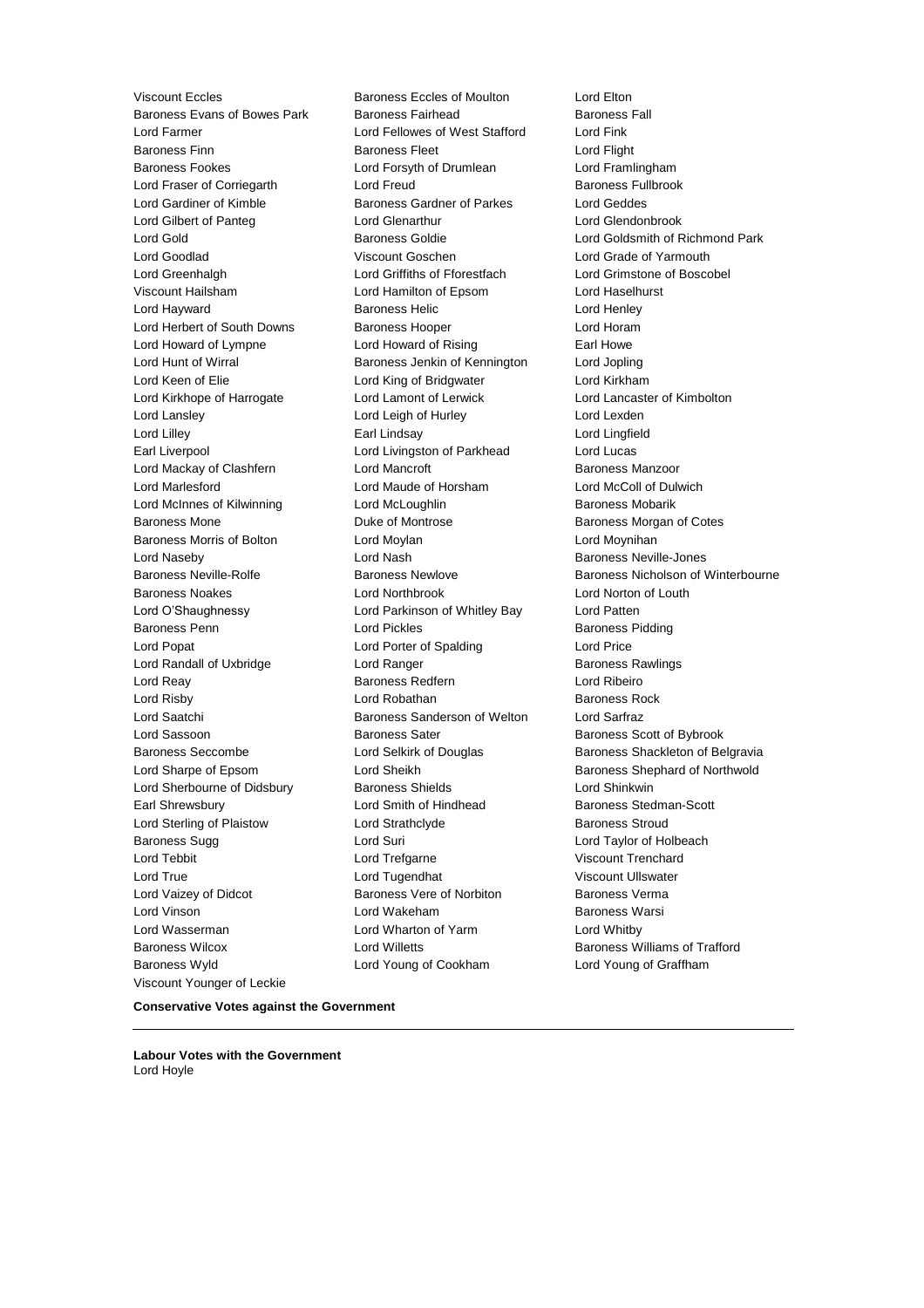### **Labour Votes against the Government**

Lord Anderson of Swansea Baroness Andrews Baroness Armstrong of Hill Top Lord Bach Baroness Bakewell Lord Bassam of Brighton Lord Berkeley **Baroness Billingham** Baroness Blower Lord Blunkett **Lord Boateng** Lord Bradley **Lord Bradley** Lord Bragg **Lord Brooke of Alverthorpe** Lord Browne of Ladyton Baroness Bryan of Partick **Lord Campbell-Savours** Baroness Chakrabarti Viscount Chandos Lord Clark of Windermere Baroness Clark of Kilwinning Baroness Cohen of Pimlico Lord Collins of Highbury Baroness Corston Baroness Crawley Lord Cunningham of Felling Lord Davidson of Glen Clova Lord Davies of Oldham **Lord Desai** Baroness Donaghy Baroness Drake Lord Dubs Lord Elder Lord Evans of Watford Lord Faulkner of Worcester Lord Filkin Lord Foulkes of Cumnock Baroness Gale Lord Giddens Baroness Golding **Baroness Goudie Lord Grantchester Baroness Goudie** Lord Grantchester Lord Griffiths of Burry Port Lord Grocott Lord Hain Viscount Hanworth Lord Harris of Haringey Lord Haskel Lord Haworth **Baroness Hayman of Ullock** Baroness Hayter of Kentish Town Baroness Healy of Primrose Hill Lord Hendy **Baroness Henig** Baroness Henig Baroness Hilton of Eggardon Lord Hollick Lord Howarth of Newport Baroness Hughes of Stretford Lord Hunt of Kings Heath Lord Hutton of Furness Baroness Jay of Paddington Baroness Jones of Whitchurch Lord Jones Lord Judd **Baroness Kennedy of The Shaws** Lord Kennedy of Southwark Lord Kestenbaum Lord Knight of Weymouth Lord Layard Lord Lennie **Lord Levy** Lord Levy **Baroness Liddell of Coatdyke** Lord Liddle Lord Lipsey Lord MacKenzie of Culkein Baroness Mallalieu Lord Mandelson Baroness Massey of Darwen Lord Maxton Lord McAvoy Lord McConnell of Glenscorrodale Baroness McDonagh Baroness McIntosh of Hudnall Lord McKenzie of Luton Lord McNicol of West Kilbride Lord Mendelsohn Lord Monks Lord Murphy of Torfaen **Baroness Osamor** Baroness Osamor Lord Pendry Baroness Pitkeathley **Lord Prescott** Baroness Primarolo Baroness Prosser Baroness Quin Baroness Ramsay of Cartvale Baroness Rebuck Lord Reid of Cardowan Lord Robertson of Port Ellen Lord Rooker **Lord Rosser** Lord Rosser **Baroness Royall of Blaisdon** Baroness Sherlock Lord Sikka Viscount Simon Baroness Smith of Basildon Baroness Smith of Gilmorehill Lord Snape Lord Stevenson of Balmacara Baroness Symons of Vernham Dean Baroness Taylor of Bolton Baroness Thornton **Lord Touhig** Lord Touhig Lord Triesman Lord Tunnicliffe **Lord Turnberg** Lord Turnberg **Baroness Warwick of Undercliffe** Lord Watson of Invergowrie Lord Watts Lord West of Spithead Baroness Wheeler **Baroness Whitaker Baroness Whitaker** Lord Whitty Baroness Wilcox of Newport Lord Winston Lord Wood of Anfield Baroness Young of Old Scone Lord Young of Norwood Green

Lord Allen of Kensington Lord Alli

#### **Liberal Democrat Votes with the Government**

#### **Liberal Democrat Votes against the Government**

| Lord Addington                                | Lord Alderdice                                   | Lord Allan of Hallam     |
|-----------------------------------------------|--------------------------------------------------|--------------------------|
| Baroness Bakewell of Hardington<br>Mandeville | <b>Baroness Barker</b>                           | Lord Beith               |
| Baroness Benjamin                             | Baroness Bonham-Carter of Yarnbury Lord Bradshaw |                          |
| <b>Baroness Brinton</b>                       | Lord Bruce of Bennachie                          | Baroness Burt of Solihul |
| Lord Campbell of Pittenweem                   | Lord Clement-Jones                               | Lord Dholakia            |
| <b>Baroness Doocey</b>                        | <b>Baroness Featherstone</b>                     | Lord Foster of Bath      |
|                                               |                                                  |                          |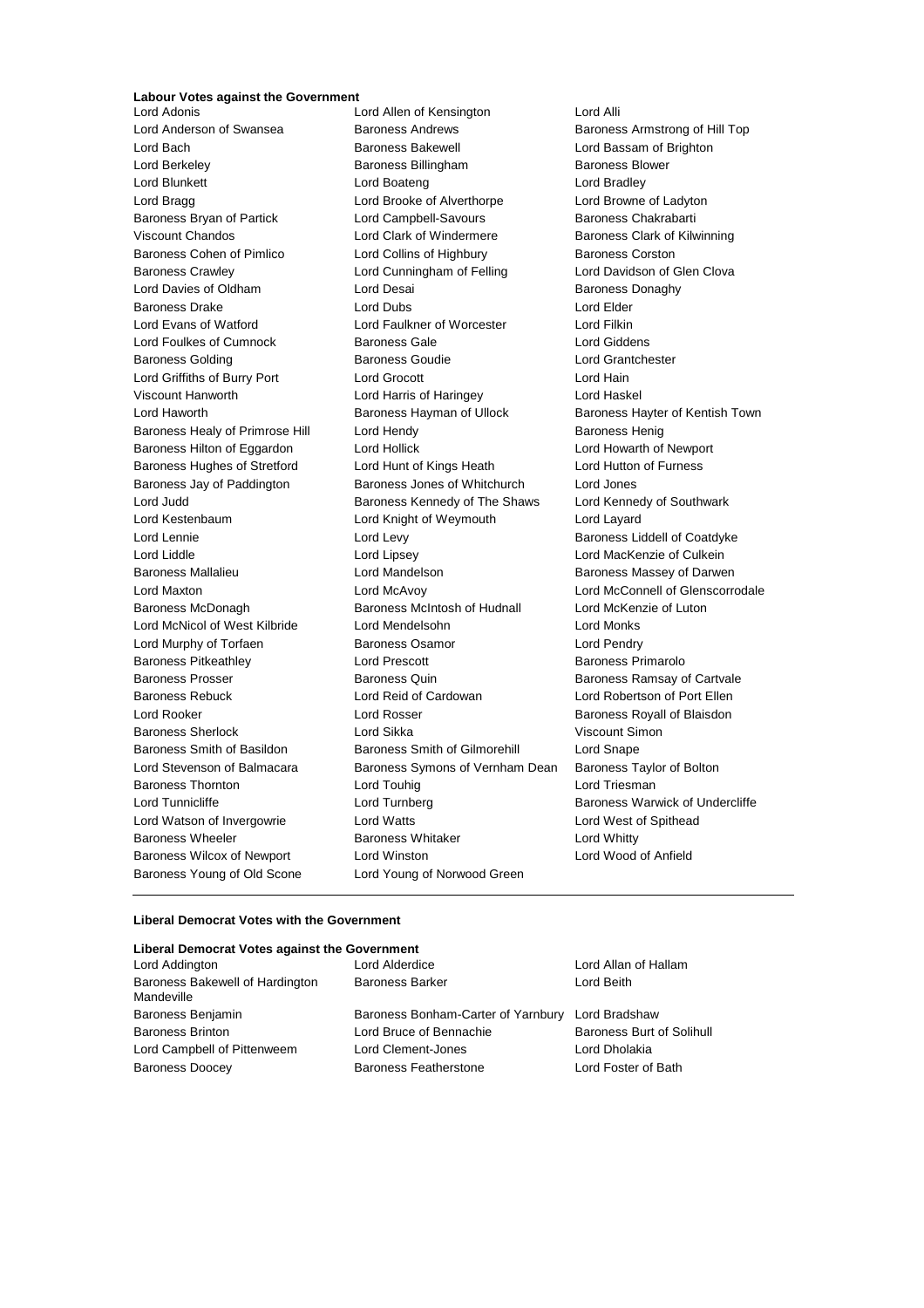Baroness Walmsley Lord Willis of Knaresborough

Lord Fox Baroness Garden of Frognal Lord German Lord Goddard of Stockport Lord Greaves **Baroness Grender** Baroness Grender Baroness Hamwee Baroness Harris of Richmond Baroness Humphreys Lord Hussain Baroness Hussein-Ece Baroness Jolly Lord Jones of Cheltenham Baroness Kramer Lord Lee of Trafford Baroness Ludford Lord McNally Lord Newby Baroness Northover Lord Oates Lord Paddick Lord Palmer of Childs Hill Baroness Parminter Baroness Pinnock Lord Purvis of Tweed **Baroness Randerson Baroness Randerson** Lord Razzall Lord Scriven Lord Sharkey Baroness Sheehan Lord Shipley **Baroness Smith of Newnham** Lord Stoneham of Droxford Lord Storey Lord Strasburger Baroness Suttie Lord Taverne Lord Taylor of Goss Moor Lord Teverson Lord Thomas of Gresford Baroness Thomas of Winchester Baroness Thornhill Viscount Thurso Lord Tope Lord Tyler Baroness Tyler of Enfield Lord Wallace of Saltaire Lord Wallace of Tankerness

Lord Rennard Lord Roberts of Llandudno Baroness Scott of Needham Market

#### **Crossbench Votes with the Government**

Lord Woolf

### **Crossbench Votes against the Government**

Lord Hope of Craighead **Baroness Hunt of Bethnal Green** Lord Janvrin Lord Kerslake Lord Kilclooney Lord Krebs Viscount Waverley Lord Wilson of Dinton

Lord Birt Lord Brown of Eaton-under-Heywood Lord Carey of Clifton Lord Carrington Baroness Cavendish Little Venice Viscount Colville of Culross Earl Courtenay of Devon Lord Craig of Radley Viscount Craigavon Lord Crisp **Baroness Deech** Baroness Deech Baroness Falkner of Margravine Lord Greenway Lord Hogan-Howe Lord Jay of Ewelme Lord Kakkar **Baroness Masham of Ilton** Baroness O'Loan Lord Powell of Bayswater Lord Ravensdale Lord Rowe-Beddoe Lord St John of Bletso **Earl Stair** Earl Stair **Lord Stirrup** Lord Trevethin and Oaksey Lord Vaux of Harrowden Lord Walker of Aldringham

Lord Aberdare Lord Alton of Liverpool Lord Anderson of Ipswich Lord Berkeley of Knighton Lord Best Lord Bichard Lord Bird Baroness Boycott Viscount Brookeborough Baroness Bull Earl Cork and Orrery Baroness Coussins Lord Curry of Kirkharle **Lord Eames** Lord Eames Baroness Finlay of Llandaff Lord Freyberg Lord Hannay of Chiswick Lord Harries of Pentregarth Lord Laming Baroness Lane-Fox of Soho Lord Low of Dalston Earl Lytton Lord Macdonald of River Glaven Lord Macpherson of Earl's Court Lord Mair **Baroness Murphy Constructs** Lord Pannick Baroness Prashar Lord Rees of Ludlow Lord Russell of Liverpool Duke of Somerset **Baroness Stern** Baroness Stern Baroness Watkins of Tavistock

#### **Bishop Votes with the Government**

**Bishop Votes against the Government**

#### **Other Votes with the Government**

Lord Bhatia Lord Browne of Belmont Lord Empey Lord Gadhia Lord Hay of Ballyore Lord Holmes of Richmond

Lord Inglewood Lord Maginnis of Drumglass Lord McCrea Magherafelt and **Cookstown**